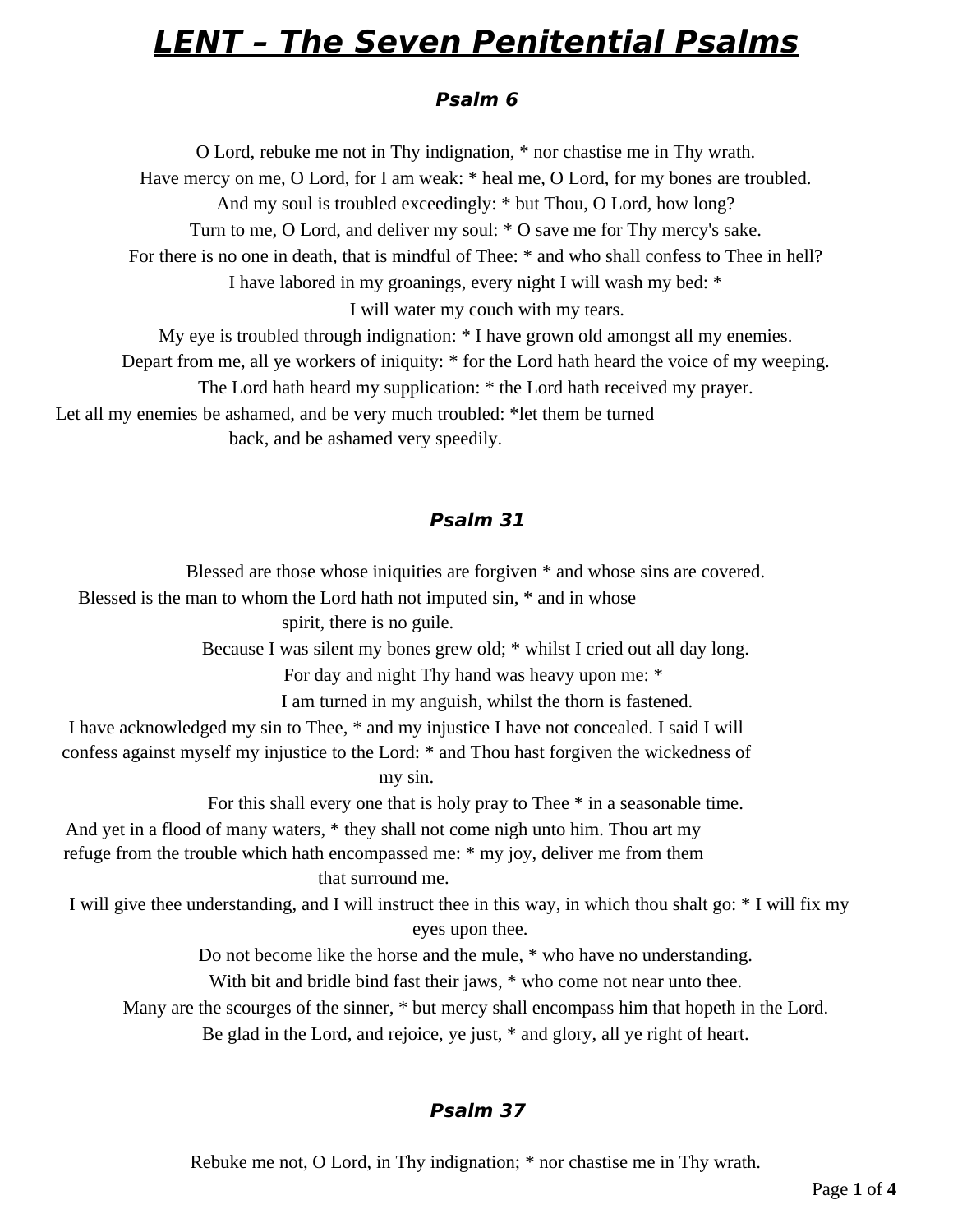For Thy arrows are fastened in me: \* and Thy hand hath been strong upon me. There is no health in my flesh, because of Thy wrath: \* there is no peace for my bones, because of my sins. For my iniquities are gone over my head: \* and as a heavy burden are become heavy upon me. My sores are putrefied and corrupted, \* because of my foolishness. I am become miserable, and am bowed down even to the end: \* I walked sorrowful all day long. For my loins are filled with illusions; \* and there is no health in my flesh. I am afflicted and humbled exceedingly: \* I roared with the groaning of my heart. Lord, all my desire is before Thee, \* and my groaning is not hidden from Thee. My heart is troubled, my strength hath left me, \* and the light of my eyes itself is not with me. My friends and my neighbors \* have drawn near and stood against me. And they that were near me stood afar off: \* and they that sought my soul used violence. And they that sought evils to me spoke vain things, \* and studied deceits all day long. But I, as a deaf man, heard not: \* and as a dumb man not opening his mouth. And I became as a man that heareth not:  $*$  and that hath no reproofs in his mouth. For in Thee, O Lord, have I hoped: \* Thou wilt hear me, O Lord my God. For I said: Lest at any time my enemies rejoice over me: \* and whilst my feet are moved, they speak great things against me. For I am ready for scourges: \* and my sorrow is continually before me. For I will declare my iniquity: \* and I will think for my sin. But my enemies live and are stronger than I: \* and they that hate me wrongfully are multiplied. They that render evil for good, have detracted me, \* because I followed goodness. Forsake me not, O Lord my God: \* do not Thou depart from me. Attend unto my help, \* O Lord, the God of my salvation.

#### **Psalm 50**

Have mercy on me, O God, \* according to Thy great mercy. And according to the multitude of Thy tender mercies \* blot out my iniquity. Wash me yet more from my iniquity, \* and cleanse me from my sin. For I know my iniquity, \* and my sin is always before me. To Thee only have I sinned, and have done evil before Thee: \* that Thou mayst be justified in Thy words, and mayst overcome when Thou art judged. For behold I was conceived in iniquities; \* and in sins did my mother conceive me. For behold Thou hast loved truth: \*the uncertain and hidden things of Thy wisdom Thou hast made manifest to me. Thou shalt sprinkle me with hyssop, and I shall be cleansed: \* Thou shalt wash me, and I shall be made whiter than snow. To my hearing Thou shalt give joy and gladness: \* and the bones that have been humbled shall rejoice. Turn away Thy face from my sins, \* and blot out all my iniquities. Create a clean heart in me, O God: \* and renew a right spirit within my bowels. Cast me not away from Thy face; \* and take not Thy holy spirit from me.

Restore unto me the joy of Thy salvation, \* and strengthen me with a perfect spirit.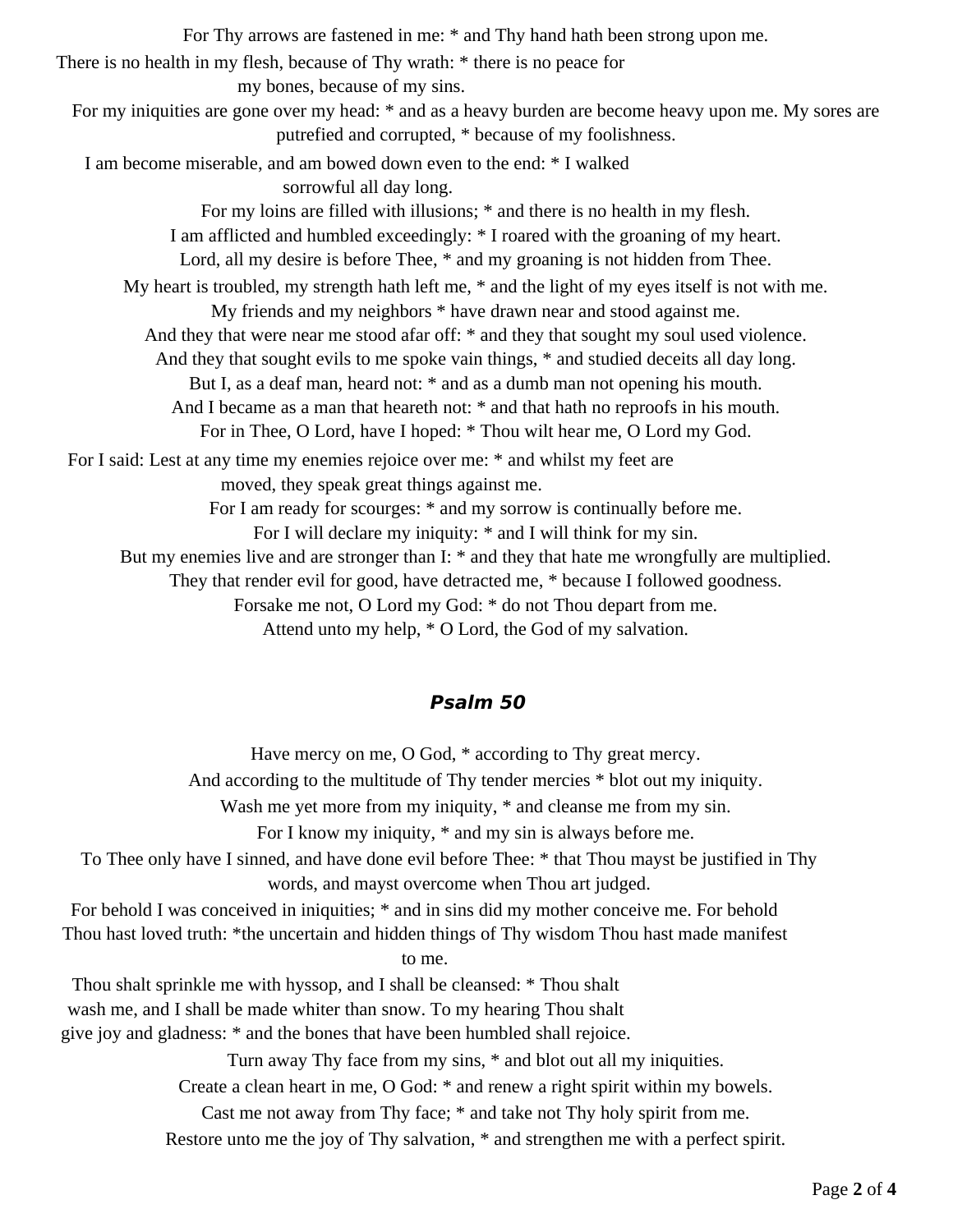I will teach the unjust Thy ways: \* and the wicked shall be converted to Thee. Deliver me from blood, O God, Thou God of my salvation: \* and my tongue shall extol Thy justice.

O Lord, Thou wilt open my lips: \* and my mouth shall declare Thy praise.

For if Thou hadst desired sacrifice, I would indeed have given it: \* with burnt offerings

Thou wilt not be delighted.

A sacrifice to God is an afflicted spirit: \* a contrite and humbled heart, O

God, Thou wilt not despise. Deal favorably, O Lord, in Thy good will with

Sion; \* that the walls of Jerusalem may be built up.

Then shalt Thou accept the sacrifice of justice, oblations, and whole burnt offerings: \* then shall they lay calves upon Thy altar.

#### **Psalm 101**

Hear, O Lord, my prayer: \* and let my cry come to Thee.

Turn not away Thy face from me: \* in the day when I am in trouble, incline Thy ear to me. In what day soever I shall call upon Thee, \* hear me speedily.

For my days are vanished like smoke: \* and my bones are grown dry like fuel for the fire.

I am smitten as grass, and my heart is withered: \* because I forgot to eat my bread.

Through the voice of my groaning, \* my bone hath cleaved to my flesh.

I am become like to a pelican of the wilderness: \* I am like a night raven in the house.

I have watched, \* and am become as a sparrow all alone on the housetop.

All the day long my enemies reproached me: \* and they that praised me did swear against me. For I did eat ashes like bread, \* and mingled my drink with weeping.

Because of Thy anger and indignation: \* for having lifted me up Thou hast thrown me down.

My days have declined like a shadow, \* and I am withered like grass.

But Thou, O Lord, endurest forever: \* and Thy memorial to all generations. Thou shalt

arise and have mercy on Sion: \* for it is time to have mercy on it, for the time is come.

For the stones thereof have pleased Thy servants:  $*$  and they shall have pity on the earth thereof.

And the Gentiles shall fear Thy name, O Lord, \* and all the kings of the earth Thy glory. For the Lord hath built up Sion: \* and He shall be seen in His glory.

He hath had regard to the prayer of the humble: \* and He hath not despised their petition.

Let these things be written unto another generation: \*and the people that

shall be created shall praise the Lord:

Because He hath looked forth from His high sanctuary: \* from Heaven the

Lord hath looked upon the earth.

That He might hear the groans of them that are in fetters: \* that He might

release the children of the slain:

That they may declare the name of the Lord in Sion: \* and His praise in Jerusalem.

When the people assemble together, \* and kings, to serve the Lord.

He answered Him in the way of his strength: \* Declare unto me the fewness of my days.

Call me not away in the midst of my days: \* Thy years are unto generation and generation. In the

beginning, O Lord, Thou foundedst the earth: \* and the Heavens are the works of Thy hands.

They shall perish but Thou remainest: \* and all of them shall grow old like a garment:

And as a vesture Thou shalt change them, and they shall be changed. \*

But Thou art always the selfsame, and Thy years shall not fail.